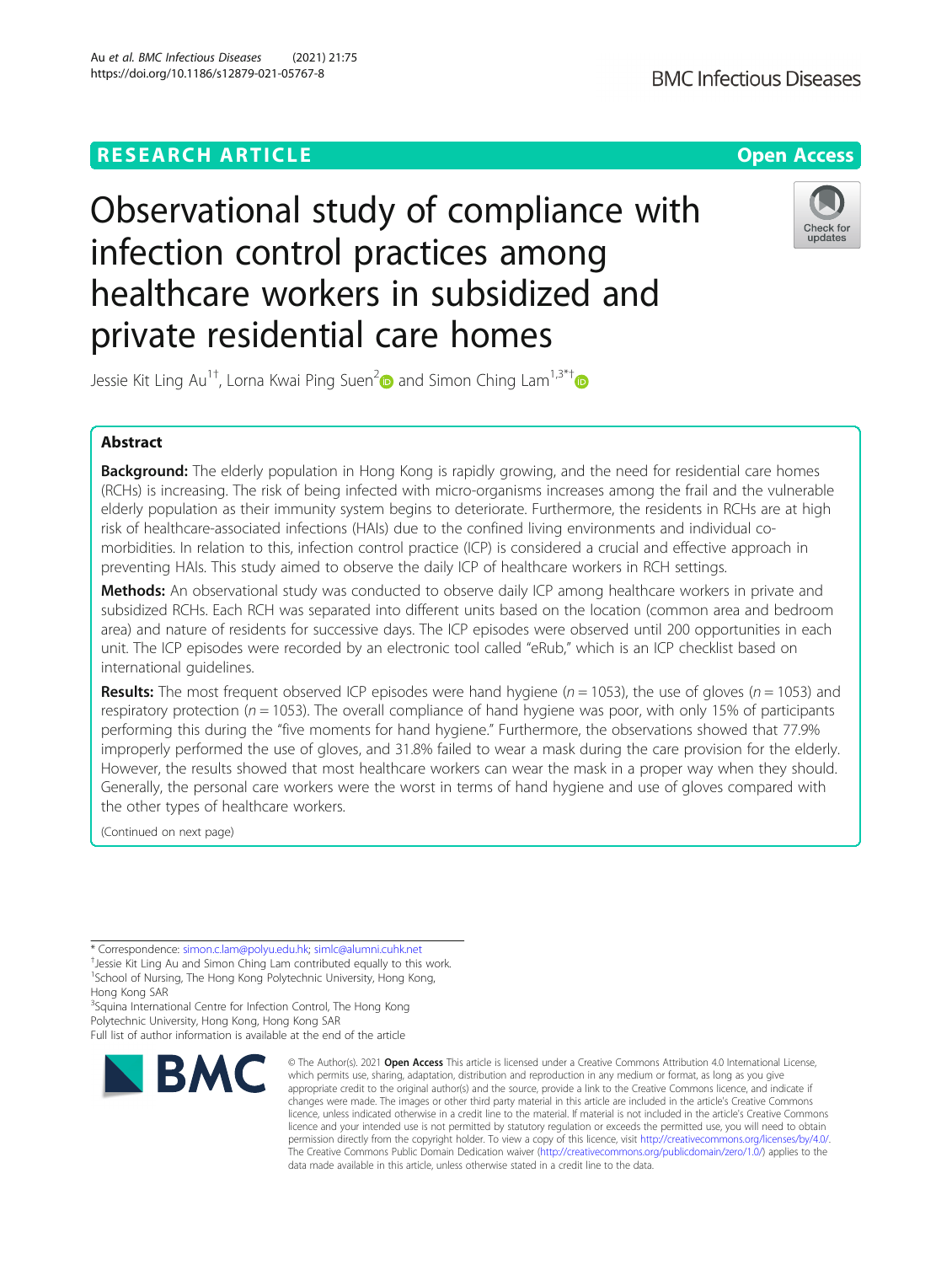#### (Continued from previous page)

**Conclusions:** Despite the fact that the practice of hand hygiene, the use of gloves, and respiratory protection were the important elements of ICP, overall compliance to these elements was still poor. Personal care workers had the most frequent contact with the residents, but they had the worst compliance rate. Hence, continued monitoring and training among healthcare workers is needed, particularly personal care workers, in this healthcare service setting.

Keywords: Residential care homes, Infection control practice, Healthcare workers, Hand hygiene, Use of gloves, Respiratory protection

### Background

Healthcare-associated infections (HAIs) are the infections incurred by patients during the process of caring in a healthcare setting. In 2019, The World Health Organization reported that about 7 and 10% of the populations in developed and developing countries, respectively, suffer from HAIs. It is a widespread issue that has threatened the patients' safety within healthcare delivery systems around the world  $[1-3]$  $[1-3]$  $[1-3]$  $[1-3]$  $[1-3]$ .

It has been estimated that 1.13–2.68 million infections occurred in nursing homes in the US in 2013 [\[4\]](#page-9-0). A study of HAIs in a long-term care facility (HALT) project in a Dutch facility from 2010 to 2017 showed that the average infection prevalence rates were 6.7 and 2.2% from 2007 to 2011 and from 2012 to 2017, respectively [\[5](#page-9-0)]. Another similar study estimated that 2.6 million residents were confirmed to have HAIs each year in Europe [[6](#page-9-0)].

In Hong Kong, the overall prevalence of infection in RCHs was 2.7% in 2016, which was lower than that in 2006 (5.7%) [\[7](#page-9-0)]. Methicillin-resistant Staphylococcus aureus (MRSA), a common pathogen causing HAIs, is endemic in Hong Kong. The prevalence of MRSA was estimated at 30.1% in Hong Kong RCHs, much higher than those reported in previous studies in 2005 (2.8%) and 2001 (21.6%) [\[8,](#page-9-0) [9](#page-9-0)]. The MRSA transmission was also reported to be more serious in RCHs than in hospitals [\[10\]](#page-9-0).

Most of HAIs can be prevented effectively through the optimum infection control practice (ICP) [\[11\]](#page-9-0). ICP aims to prevent the risk of disease transmission by contact with blood, bodily fluid, mucous membranes, and nonintact skin. This implies that compliance with ICP is closely related to the risk of HAIs, yet empirical studies have shown that ICP compliance is suboptimal among healthcare practitioners in different countries [[1,](#page-9-0) [12](#page-9-0), [13](#page-9-0)]. However, most of the ICP compliance studies have focused on the hospital setting. To date, studies on ICP compliance among healthcare workers in RCHs in Hong Kong are limited, and the ICP has yet to be fully documented in this setting.

RCHs are a kind of long-term care facility that provide different levels of care to the elderly with social and/or physical problems. Long-term care facilities are mainly classified into subsidized and private institutions. All RCHs must operate in accordance with the code of practice licensed by the Residential Care Homes Ordinance [[14\]](#page-9-0). The code of practice includes infection control, which requires RCHs to follow the guidelines developed by the Centre for Health Protection of the Department of Health. Therefore, healthcare workers should adopt ICP while performing patient care in RCHs.

Meanwhile, the population of Hong Kong is rapidly aging. According to the Hong Kong Census and Statistics Department, the population over 65 is estimated to increase from 17% in 2016 to 37% in 2066. Meanwhile, epidemiologic studies mentioned that the elderly tend to have worse complications if they sustain infections. The frail and vulnerable elderly populations in RCHs are easily infected with micro-organisms. Moreover, the residents in RCHs are at high risk of HAIs because of the confined living environments and individual comorbidities [\[7](#page-9-0)]. In the RCHs, the residents are living collectively, which means they share many facilities and common areas with others [[15\]](#page-9-0). Such a living situation within a confined environment poses a risk of cross infection, particularly those transmissions through airborne particles, water droplets, and personal contact. In addition, because of the demand for basic care, many frail residents must always be in close contact with healthcare workers. This increases a risk of HAI transmission between the staff and residents [[16](#page-9-0)]. Finally, most of the residents in RCHs are suffering from multiple diseases, e.g., Diabetes Mellitus, stroke, heart disease, etc. [[17](#page-9-0), [18\]](#page-9-0), which are likely to cause HAIs among the elderly. These are the leading causes of morbidity and mortality among the elderly and are known to increase burden on the healthcare system. Therefore, compliance with ICP among healthcare workers is important and has drawn researchers' attention in the past 20 years. As such, the current study aimed to observe the ICP compliance of healthcare workers in private and government-subsidized RCHs.

# Methods

#### Design and methods

We collected the demographic data during the first onsite visit in each RCH unit included in this study. The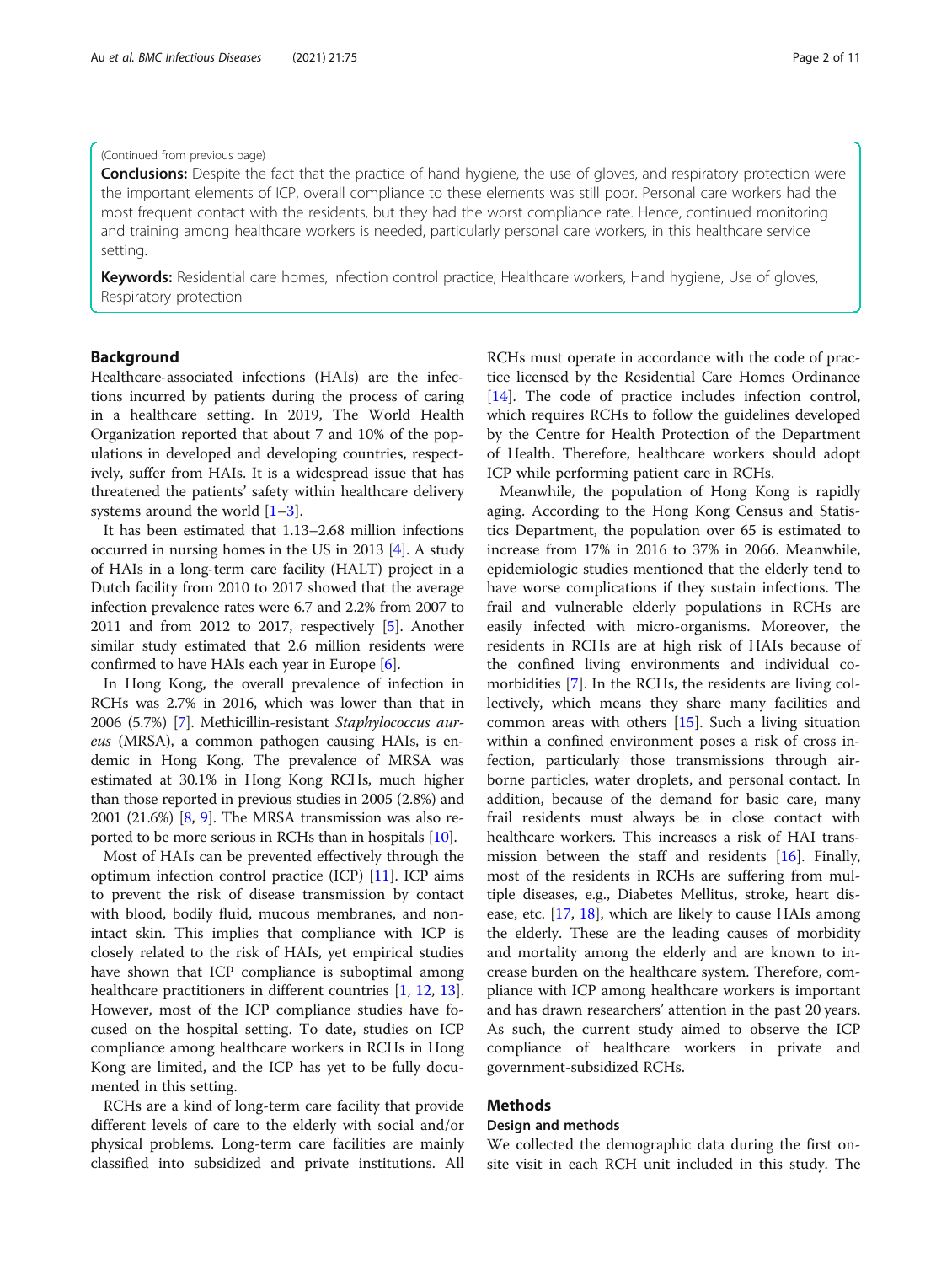demographic data included the following: number of residents, number of healthcare workers, availability of alcohol-based hand rubs (ABHR), and availability of washing facilities. The observations of ICP include hand hygiene, use of gloves, use of personal protective equipment (PPE), respiratory hygiene, handling of sharp equipment, decontamination of equipment, waste management, and environmental cleaning [[13](#page-9-0), [14](#page-9-0), [19](#page-9-0)].

We conducted an observational study to observe ICP among healthcare workers in private and governmentsubsidized RCHs. In this study, the researcher (as a nonparticipant observer) was a qualified registered nurse who had been trained and had accumulated experience in patient care. This ensured that the researcher was familiar with ICP. The researcher recorded observations at any time in different shifts (morning or afternoon shifts) every day (from Monday to Sunday) in different units of both the private and subsidized RCHs. This allowed for the collection of comprehensive data on staff behavioral changes in different shifts during the weekdays and weekends [\[19](#page-9-0)]. For such consecutive observations done for 2–3 weeks in each RCH, the Hawthorne effect was reduced by desensitizing the healthcare workers to the frequent presence of the observer. Such a method has been suggested elsewhere [\[20](#page-9-0)] and is considered more reliable for continuous sampling. The observed healthcare workers were chosen randomly to minimize the selection bias. Once the observed staff was chosen, the researcher did not interrupt the care procedure. As the opportunities occurred, the performances were recorded by using an electronic tool, called the "eRub." According to the guideline, hand hygiene involved ABHR and the use of soap and water for at least 20 s under the condition of the "five moments for hand hygiene" [\[21](#page-9-0)].

#### Setting

The studied setting included both subsidized and private RCHs with similar sizes in order to reduce the confounding factors in different RCHs. A list of RCHs was retrieved from the Social Welfare Department to identify the private and subsidized care attention homes for the elderly. Such homes for the elderly are the most common types of RCHs in Hong Kong, making up 80% of the total. Thus, this can be considered as a representative sample. Medium-sized RCHs with three floors and around 200 residents were invited by contacting the superintendent/managers by phone.

The subsidized RCHs had 180–220 beds, 99% of which were occupied throughout the year. Single rooms were unavailable and four to eight residents of the same gender shared a partitioned room per bed unit. The toilet and bathroom were shared within a room. The RCHs employed over 90 staff members (staff-to-resident ratio is about 1:2-3) to provide diverse care and services. Staff in RCHs included professional staff (i.e., registered nurses, enrolled nurses, physiotherapist and occupational therapist), health workers, personal care workers, and workmen.

In comparison, in private RCHs, specific levels or categories of care do not exist. These homes accommodate about 150–300 residents who require diverse levels of care, ranging from minimal personal care to medium nursing care. Only about 70–80% of beds are occupied throughout the year. Some single rooms are provided, but rooms shared by 4–12 residents of the same gender are common. However, toilets and bathrooms are shared with all residents in the same floor. The common areas include the combined sitting and dining room, the recreation room, and the consultation and treatment rooms. In terms of staffing, these homes employ about 50–70 staff members (approximate ratio of staff to residents is 1:4-5) to provide a diverse range of care and services, including basic care, nursing care, social and support services, food preparation, and housekeeping. The core staff includes professional staff (i.e., registered nurses and enrolled nurses), personal care workers and workmen. Social workers, physiotherapists and occupational therapists work on part-time basis or are shared within and among the organizations. Although the duties and work patterns are similar to those of subsidized RCHs, the ratios of different staff grades vary. For example, such homes have scarce nursing staff but more personal care workers. According to the regional authority body and statute [\[14](#page-9-0)], annual infection control training for all healthcare workers working in RCH is mandatory.

For observations, in every RCH, we separated each floor into several units depending on the geographic location (i.e., common area and bedroom area), because of the difference in intensity and types of care provided. A common area (e.g., dining area) is the place shared by all the residents, and most of the group activities are held there. Bedrooms are for resting and receiving direct personal care, such as wound dressing and tube feeding. Finally, there are 6 units in the subsidized RCHs (3 units of common areas, 3 units of residential bedrooms) and 5 units in private RCHs (2 units common of areas and 3 units of residential bedrooms). The floor with only bedbound residents (18 residents) in private RCHs was not accessible for making observations, because the relatives of the residents refused to allow the observations around.

#### Samples and sampling methods

According to the World Health Organization (WHO) guideline [[21](#page-9-0)], the minimum sample size for hand hygiene audit is 200 opportunities per unit per observation period, and each observation session should be 20 min (up to 10 min longer or shorter) with no more than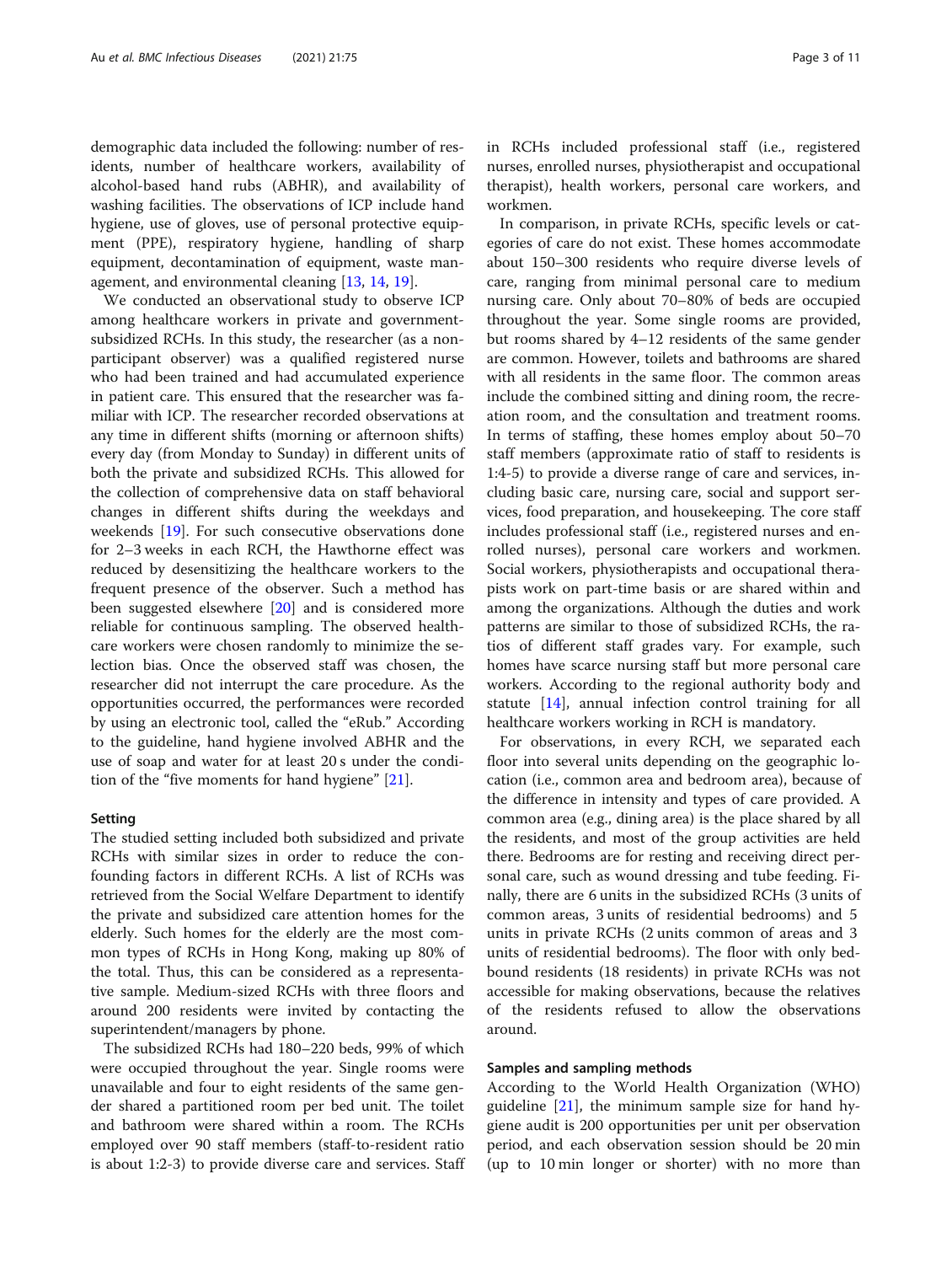three observed participants to be observed simultaneously. Our researcher strictly followed these guidelines. The observation targets were healthcare workers, including nurses (registered nurses and enrolled nurses), allied healthcare professionals (AHCPs, i.e., physiotherapists and occupational therapists), health workers (HWs) and personal care worker (PCWs), who were the ones directly giving care for the elderly.

### Measurement

We recorded the ICP episodes by using an electronic tool called "eRub," which is the checklist of ICP by international guideline [[14,](#page-9-0) [21\]](#page-9-0). The observation items in the eRub include hand hygiene performance, use of gloves, respiratory hygiene, disinfecting used surfaces/equipment, handling of linen, handling of clinical waste, handling of sharp equipment, use of PPEs, and likelihood of hand colonization. This electronic tool is convenient for observers as it allows them to gather data immediately and saves time for data entry. Furthermore, using the mobile phone for data collection is better than the penand-paper method, because it can reduce the errors committed in gathering large amounts of data and can be more unobtrusive in performing observation.

The interrater agreement test between a research nurse (one observer for all data collection) and infection control expert was established by using WHO Training Film in the Implementation Toolkit. The score of > 0.8 reliability was achieved before the commencement of data collection. This test is important in ensuring the consistency of an observer's observational rating and increasing the validity of the data obtained [\[22](#page-9-0)].

A three-point scale was used to calculate the hand hygiene performance score  $(0 = \text{missing to perform}, 1 =$ performed with hand hygiene  $< 20$  s, and  $2 =$  well performed with hand hygiene  $> 20$  s), use of gloves (0 = did not perform,  $1 =$  improperly performed, and  $2 =$  properly performed), and respiratory hygiene  $(0 = did not$ perform,  $1 =$  improperly performed, and  $2 =$  properly performed).

#### Data analysis

Descriptive and inferential statistics were used to analyze the data by using SPSS (Window version 25.0). The ICP episodes were summarized by descriptive statistics. The significant differences in performance scores between healthcare workers working in private and subsidized RCHs and between those in common areas and residential room areas were determined by independent t-tests. The different performance scores of the healthcare workers were compared by using One-way ANOVA test and post-hoc analyses. Two variables (hand hygiene performance and use of gloves) were calculated by Pearson product moment correlations.

#### Results

The demographic data included the number of residents, the number of healthcare workers, number of sinks for handwashing, and number of ABHRs in private and subsidized RCHs. The data are presented in Table [1.](#page-4-0) The final sample contained 1053 (46.1%) and 1231 (53.9%) observations in private and subsidized RCHs, respectively. Hand hygiene performance, use of gloves, and respiratory protection were the most observed episodes in ICP. Other episodes of ICP, such as disinfecting used surfaces/equipment, handling of linen, handling of clinical waste, handling of sharp equipment, use of PPEs, and the likelihood of hand colonization were uncommon and difficult to record in this setting. The sampled episodes of healthcare workers included PCWs: 1474 (64.5%), HW: 349 (64.5%), nurses: 349 (18.4%), AHCPs: 36 (1.6%), and doctors: 5 (0.2%). The overall change of hand hygiene performance was minimal and steady over the observation period in both types of RCHs (Fig. [1\)](#page-4-0).

The most frequently observed ICP elements were hand hygiene, use of gloves, and respiratory practice. In this setting, other elements of ICP were seldom observed. Thus, our analysis focused on hand hygiene, use of gloves and respiratory hygiene score among healthcare workers in subsidized and private RCHs. Episodes of ICP observations among AHCPs and doctors were also seldom observed in this setting. Thus, nurses, doctors, and AHCPs were grouped as professional staff categories for further analysis (Table [2\)](#page-5-0).

#### Hand hygiene performance

Healthcare workers should perform hand hygiene during the "five moments for hand hygiene." In this study, the observation numbers of five moments showed 30.9% before touching a resident; 1.4% before a clean or aseptic procedure (e.g., before nasogastric tube feeding or changing dressing); 1.4% after blood, body fluid, secretion, excreta, wound, or mucous membrane exposure risk (e.g., after changing diaper); 50.2% after touching a resident; and 16.2% after touching contaminated items or the residents' surrounding environment.

The HWs had poor hand hygiene performance before patient contact (98% failed to perform) and after coming into contact with the patients' surrounding (97% failed to perform). In comparison, they showed better hand hygiene after body fluid exposure risk (only 54% failed to perform).

The hand hygiene performance of the professional staff and HWs is better than that of PCWs (Table [2](#page-5-0)). The best and worst hand hygiene practices were observed among the professional staff and the PCWs, respectively. The professional staff (well-performed: 5.8%, performed: 30.3%) and HWs (well-performed: 2.6%, performed: 16.6%) in subsidized RCHs performed better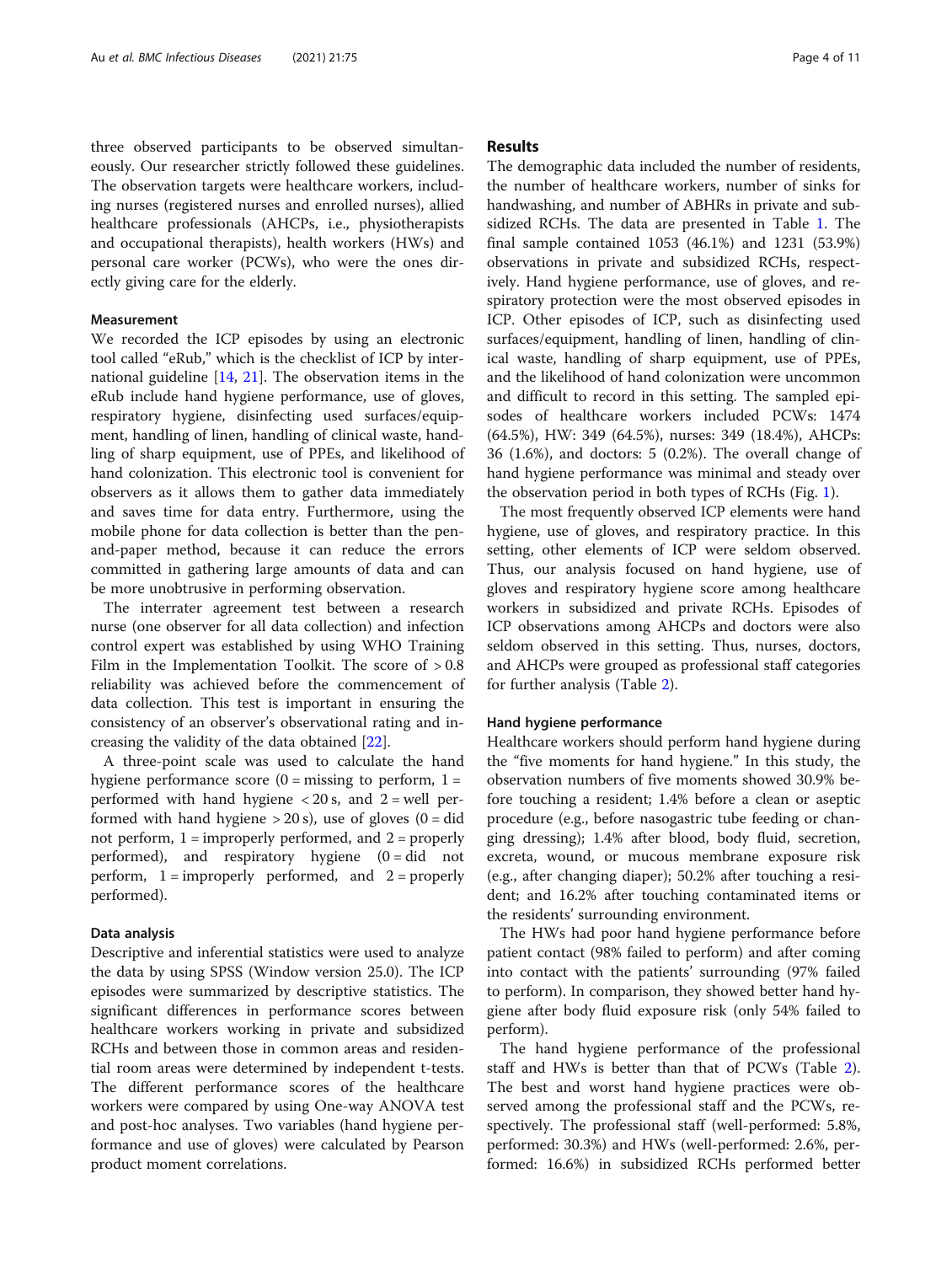#### <span id="page-4-0"></span>Table 1 Demographic data of RCHs

| Demographics                     | <b>Total</b><br>n(%) | <b>Subsidized RCHs</b><br>n (%) | <b>Private RCHs</b><br>n (%) |  |
|----------------------------------|----------------------|---------------------------------|------------------------------|--|
| Number of observations           | 2284 (100)           | 1231 (53.9)                     | 1053 (46.1)                  |  |
| Number of residents              | 461 (100)            | 212 (45.9)                      | 249 (54.1)                   |  |
| Number of healthcare workers     | 140 (100)            | 78 (55.7%)                      | 62 (55.7)                    |  |
| - Nurses <sup>a</sup> :          | 31(22.1)             | 15 (19.2)                       | 16(25.8)                     |  |
| - Health workers:                | 17(12.1)             | 9(11.5)                         | 8(12.9)                      |  |
| - Personal Care workers:         | 92(65.7)             | 54 (69.2)                       | 38 (61.2)                    |  |
| Number of sinks for hand washing | 157 (100)            | 82 (52.2)                       | 75 (47.8)                    |  |
| Number of alcohol hand rubs      | 50 (100)             | 15(30)                          | 35 (70)                      |  |

<sup>a</sup> include registered nurses and enrolled nurses

than the professional staff (well-performed: 5.9%, performed: 12.1%) and HWs (well performed: 0%, performed: 6.7%) in private homes (Table [2\)](#page-5-0). Post-hoc analysis using the Bonferroni multiple comparison also indicated that the hand hygiene of professional staff was significantly different from those of HWs and PCWs  $(F = 27.54, p < 0.001)$  (Table [3\)](#page-5-0), wherein the professional staff performed better than HWs and PCWs.

Overall hand hygiene performance among healthcare workers was inadequate in RCHs. The missing rate in private RCHs (87%) was slightly higher than that in subsidized RCHs (83%) (Table [4](#page-6-0)). The use of soap and water to wash hands (82%) was obviously higher than using ABHR (18%) among healthcare workers. However, the use of ABHR was more frequent among the professional staff (8%) than HWs (4%) and PCWs (1%) (Table [5\)](#page-6-0). Ttest results showed there was no significant difference in hand hygiene performance between private and subsidized RCHs (t = 1.65,  $p = 0.1$ ) and between common areas and bedroom areas (t = 0.7[4](#page-6-0),  $p = 0.92$ ) (Table 4).

#### Use of gloves

There was a low number of observations before aseptic task (1.4%) and after body fluid exposure risk (1.4%) moments. About 67% were presented as not applicable among the use of gloves observations. However, the observations showed that 77.9% improperly performed this practice (Table [3](#page-5-0)). For example, most of the healthcare workers did not even change gloves between patient contacts.

The observations for the proper use of gloves were 54.7% in professional staff (mainly nurses), 17.8% in HWs, and 16.8% in PCWs. A significant difference was found in the performance score of using gloves via the

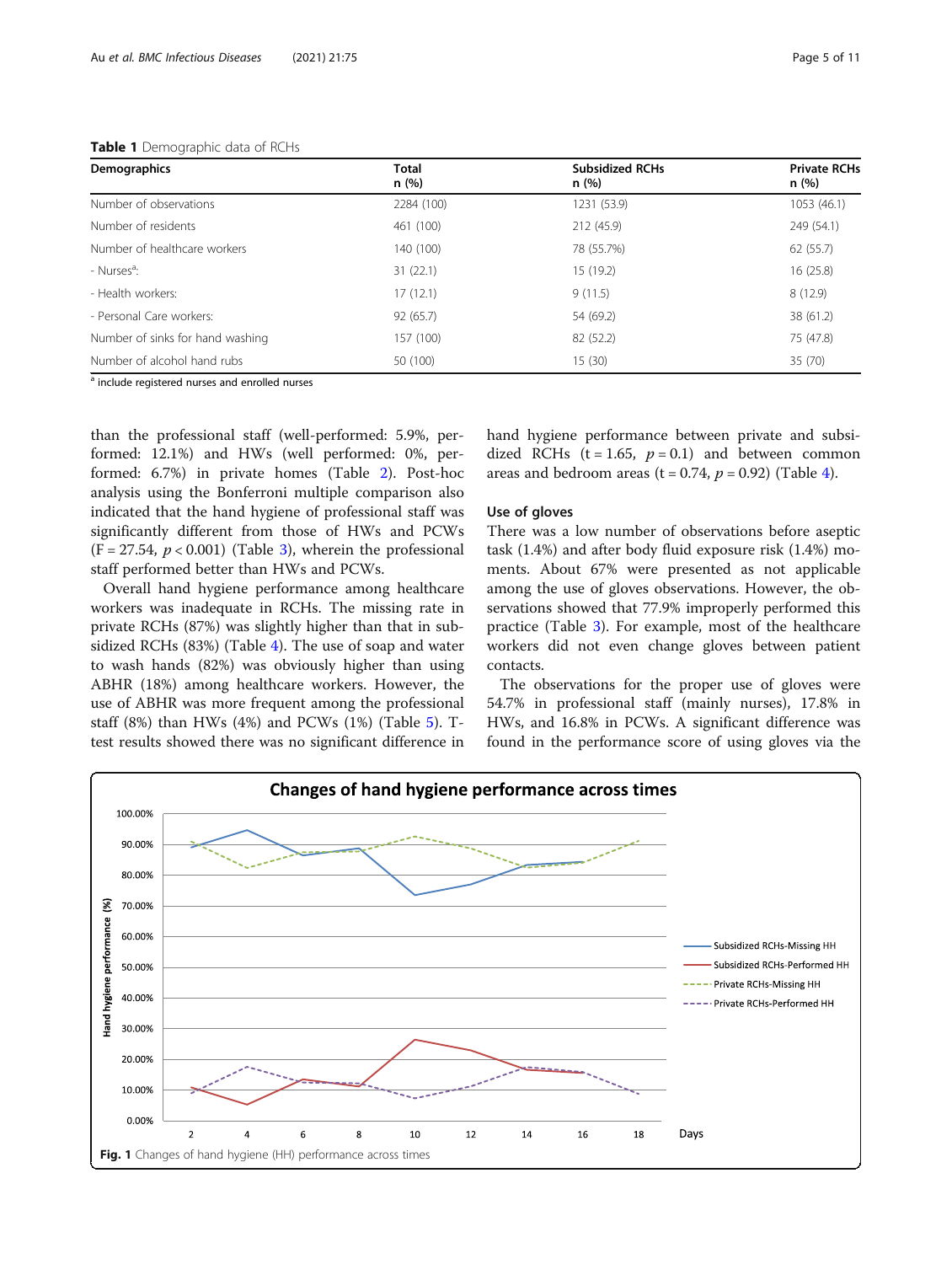|                               | <b>Subsidized RCH</b> |              |                                         | <b>Private RCH</b>         |              |                                        |
|-------------------------------|-----------------------|--------------|-----------------------------------------|----------------------------|--------------|----------------------------------------|
|                               | PCWs,<br>n (%)        | HWs,<br>n(%) | Professional staff <sup>a</sup> , n (%) | PCW <sub>s</sub> ,<br>n(%) | HWs,<br>n(%) | Professional staff <sup>a</sup> , n(%) |
| <b>Hand Hygiene</b>           |                       |              |                                         |                            |              |                                        |
| Missing                       | 742 (87.6)            | 185 (80.8)   | 99 (63.9)                               | 553 (88.2)                 | 112 (93.3)   | 251 (82)                               |
| Performed                     | 98 (11.6)             | 38 (16.6)    | 47 (30.3)                               | 66 (10.5)                  | 8(6.7)       | 37(12.1)                               |
| Well performed                | 7(0.8)                | 6(2.6)       | 9(5.8)                                  | 8(1.3)                     | 0(0.0)       | 18(5.9)                                |
| Use of gloves                 |                       |              |                                         |                            |              |                                        |
| Not applicable                | 584 (68.9)            | 206 (90)     | 134 (86.5)                              | 330 (52.6)                 | 53 (44.2)    | 263 (85.9)                             |
| Missing                       | 3(0.4)                | 3(1.3)       | 1(0.6)                                  | 5(0.8)                     | 0(0.0)       | 1(0.3)                                 |
| Improperly performed          | 219 (25.9)            | 11(4.8)      | 5(3.2)                                  | 239 (38.1)                 | 60(50)       | 22(7.2)                                |
| Properly performed            | 41 $(4.8)$            | 9(3.9)       | 15(9.7)                                 | 53 (8.5)                   | 7(5.8)       | 20(6.5)                                |
| <b>Respiratory protection</b> |                       |              |                                         |                            |              |                                        |
| Missing                       | 214(25.3)             | 71(31.0)     | 51 (32.9)                               | 273 (43.5)                 | 3(2.5)       | 114(37.3)                              |
| Improperly performed          | 8(0.9)                | 3(1.3)       | 2(1.3)                                  | 1(0.2)                     | 0(0.0)       | 0(0.0)                                 |
| Properly performed            | 625 (73.8)            | 155(67.7)    | 102 (65.8)                              | 353 (56.3)                 | 117(97.5)    | 192 (62.7)                             |

<span id="page-5-0"></span>Table 2 Comparison between subsidized and private RCHs regarding hand hygiene, use of gloves and respiratory protection performance of different healthcare workers

 $n =$  total numbers of observed infection control practice episodes

% = percentage of compliance in each of the total number of observed infection control practice episodes

<sup>a</sup>Professional staff include nurses, doctors, and allied health professionals

ANOVA test  $(F = 40.13, p < 0.001)$  (Table 3). Post-hoc analyses showed that the professional staff performed significantly better than PCWs ( $p < 0.001$ ) and HWs ( $p <$ 0.01) (Table 3).

On the one hand, there was a slightly higher frequency of improper use of gloves in private (79%) than in subsidized (77%) RCHs (Table [4](#page-6-0)). On the other hand, there were 6 and 5% who failed to use gloves in subsidized and private RCHs, respectively. A significant difference in the proper use of gloves between subsidized and private RCHs (t =  $-6.81$ ,  $p < 0.001$ ) and between common areas and bedroom areas (t =  $-3.84$ ,  $p < 0.001$ ) was found (Table [4\)](#page-6-0).

# Respiratory protection

Around 31.8% failed to wear the mask as needed (Table [4\)](#page-6-0). However, most of them knew how to wear the required mask properly. Moreover, HWs performed better respiratory protection (77% performed properly) than the professional staff (65%) and PCWs (66%). A

**Table 3** Compliance with infection control guidelines among healthcare workers (HCWs)

|                               | Professional staff $a$ , n (%) | HWs,<br>n(%) | PCW <sub>s</sub> ,<br>n (%) | <b>ANOVA test,</b><br><i>p</i> -value |
|-------------------------------|--------------------------------|--------------|-----------------------------|---------------------------------------|
| Hand hygiene                  |                                |              |                             | $F = 27.54$ , $p < 0.001$             |
| Missing                       | 350 (75.92)                    | 297 (85.1)   | 1295 (87.86)                |                                       |
| Performed                     | 84 (18.22)                     | 46 (13.18)   | 164 (11.13)                 |                                       |
| Well performed                | 27 (5.86)                      | 6(1.72)      | 15(1.02)                    |                                       |
| Use of gloves                 |                                |              |                             | $F = 40.13, p < 0.001$                |
| Missing                       | 2(3.13)                        | 3(3.33)      | 8(1.43)                     |                                       |
| Improperly performed          | 27 (42.19)                     | 71 (78.89)   | 458 (81.79)                 |                                       |
| Properly performed            | 35 (54.69)                     | 16 (17.78)   | 94 (16.79)                  |                                       |
| <b>Respiratory protection</b> |                                |              |                             | $F = 11.08, p < 0.001$                |
| Missing                       | 165 (35.79)                    | 74 (21.2)    | 487 (33.04)                 |                                       |
| Improperly performed          | 2(0.43)                        | 3(0.86)      | 9(0.61)                     |                                       |
| Properly performed            | 294 (63.77)                    | 272 (77.94)  | 978 (66.35)                 |                                       |

 $n =$  total numbers of observed infection control practice episodes

% = percentage of compliance in each of the total number of observed infection control practice episodes

<sup>a</sup>Professional staff include nurses, doctors, and allied health professionals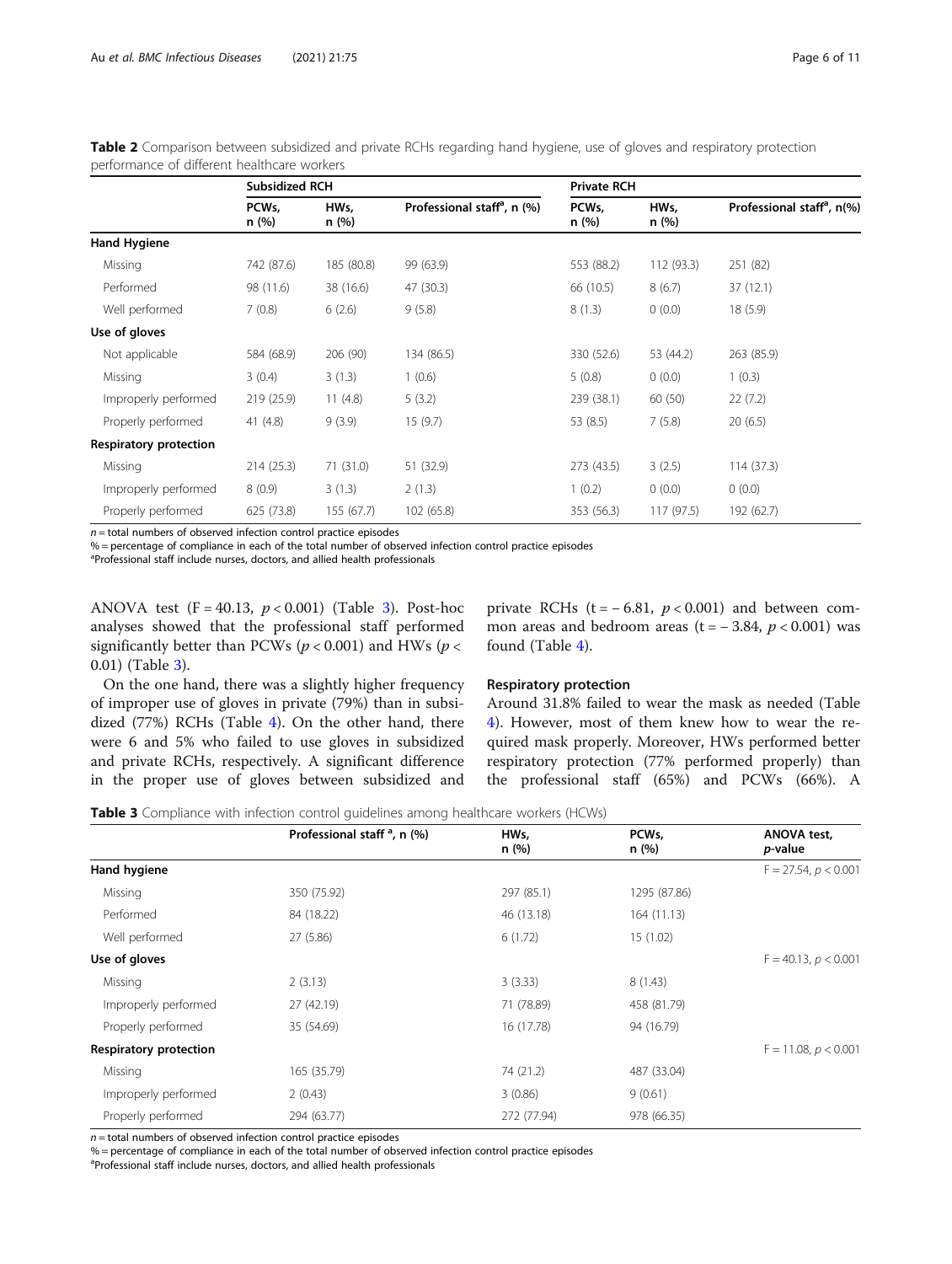|                           | Overall,<br>$n\frac{9}{6}$ | Subsidized RCHs,<br>$n\frac{6}{6}$ | Private RCHs,<br>$n\frac{6}{6}$ | t-test, p value           | Common areas,<br>$n\left(\%\right)$ | Bedroom areas,<br>$n\frac{6}{6}$ | t-test, p value                 |
|---------------------------|----------------------------|------------------------------------|---------------------------------|---------------------------|-------------------------------------|----------------------------------|---------------------------------|
| Hand hygiene              |                            |                                    |                                 | $t = 1.65, p =$<br>0.10   |                                     |                                  | $t = 0.74, p =$<br>0.92         |
| Missing                   | 1942<br>(85.03)            | 1026 (83.35)                       | 916 (86.99)                     |                           | 881 (84.87)                         | 1061 (85.5)                      |                                 |
| Performed                 | 294 (12.87)                | 183 (4.87)                         | 111 (10.54)                     |                           | 136(13.1)                           | 158 (12.68)                      |                                 |
| Well performed            | 48 (2.10)                  | 22 (1.79)                          | 26(2.47)                        |                           | 21(2.02)                            | 27(2.70)                         |                                 |
| Use of gloves             |                            |                                    |                                 | $t = -6.81, p <$<br>0.001 |                                     |                                  | $t = -3.84, p <$<br>0.001       |
| Missing                   | 13 (1.82)                  | 6(1.95)                            | 5(1.23)                         |                           | 3(1.05)                             | 10(2.34)                         |                                 |
| Improperly<br>performed   | 556 (77.87)                | 235 (76.55)                        | 321 (78.87)                     |                           | 240 (83.62)                         | 316 (74.00)                      |                                 |
| Properly<br>performed     | 145 (20.31)                | 66 (21.5)                          | 81 (19.9)                       |                           | 44 (15.33)                          | 101 (23.65)                      |                                 |
| Respiratory<br>protection |                            |                                    |                                 | $t = 4.74$ ,<br>p < 0.001 |                                     |                                  | $t = -1.841.84$ ,<br>$p = 0.06$ |
| Missing                   | 726 (31.79)                | 338 (27.46)                        | 390 (37.04)                     |                           | 351 (33.82)                         | 375 (30.1)                       |                                 |
| Improperly<br>performed   | 14(0.61)                   | 13 (1.06)                          | 1(0.09)                         |                           | 5(0.48)                             | 9(0.72)                          |                                 |
| Properly<br>performed     | 1544 (67.6)                | 880 (71.49)                        | 662 (62.87)                     |                           | 682 (65.7)                          | 862 (69.8)                       |                                 |

<span id="page-6-0"></span>Table 4 Compliance with infection control guidelines in type of RCHs (subsidized and private RCHs) and location (common area and bedroom area)

 $n =$  total numbers of observed infection control practice episodes

% = percentage of compliance in each of the total number of observed infection control practice episodes

significant difference in respiratory protection among occupations was found  $(F = 11.08, p < 0.001)$  (Table [3](#page-5-0)).

The practice of respiratory protection was better in subsidized (72%) than in private RCHs (63%). A significant difference was found in the practice of respiratory protection between subsidized and private RCHs  $(t = 4.74, p < 0.001)$ . However, there was no significant difference of such a practice between common areas and bedroom areas  $(t = -1.84, p =$ 0.06) (Table 4).

# Association between hand hygiene performance and use of gloves

There was a negative correlation between the proper use of gloves and hand hygiene performance  $(r = -0.239)$ ,  $p < 0.001$ ).

# **Discussion**

To the best of our knowledge, this is the first study conducted using a unit-based observation approach, which separated the RCHs into different units according to the nature and intensity of care provision. Although there was no significant differences found among the different units, such information provided justification to inform future research. Furthermore, this study reported the changes of hand hygiene compliance over a period of 2– 3 weeks. Surprisingly, there were no significant changes observed, thereby contradicting previous studies [\[23](#page-9-0)]. However, it was plausible that the hand hygiene performance was too low to explain the change. Floor effect was considered in this case.

Many researchers stated that hand hygiene is the most effective element in preventing infections. A systemic review of the impact of hand hygiene on risk infections in

Table 5 Use of handrub and handwashing among healthcare workers

|                                  | <b>Occupations</b> |              |                           |  |
|----------------------------------|--------------------|--------------|---------------------------|--|
|                                  | PCWs,<br>n(%)      | HWs,<br>n(%) | Professional staff, n (%) |  |
| Alcohol-based handrub            | 11(1)              | 14(4)        | 38(8)                     |  |
| Handwashing using soap and water | 168(11)            | 38(11)       | 73 (16)                   |  |
| Hand hygiene missing             | 1295 (88)          | 297 (85)     | 350 (76)                  |  |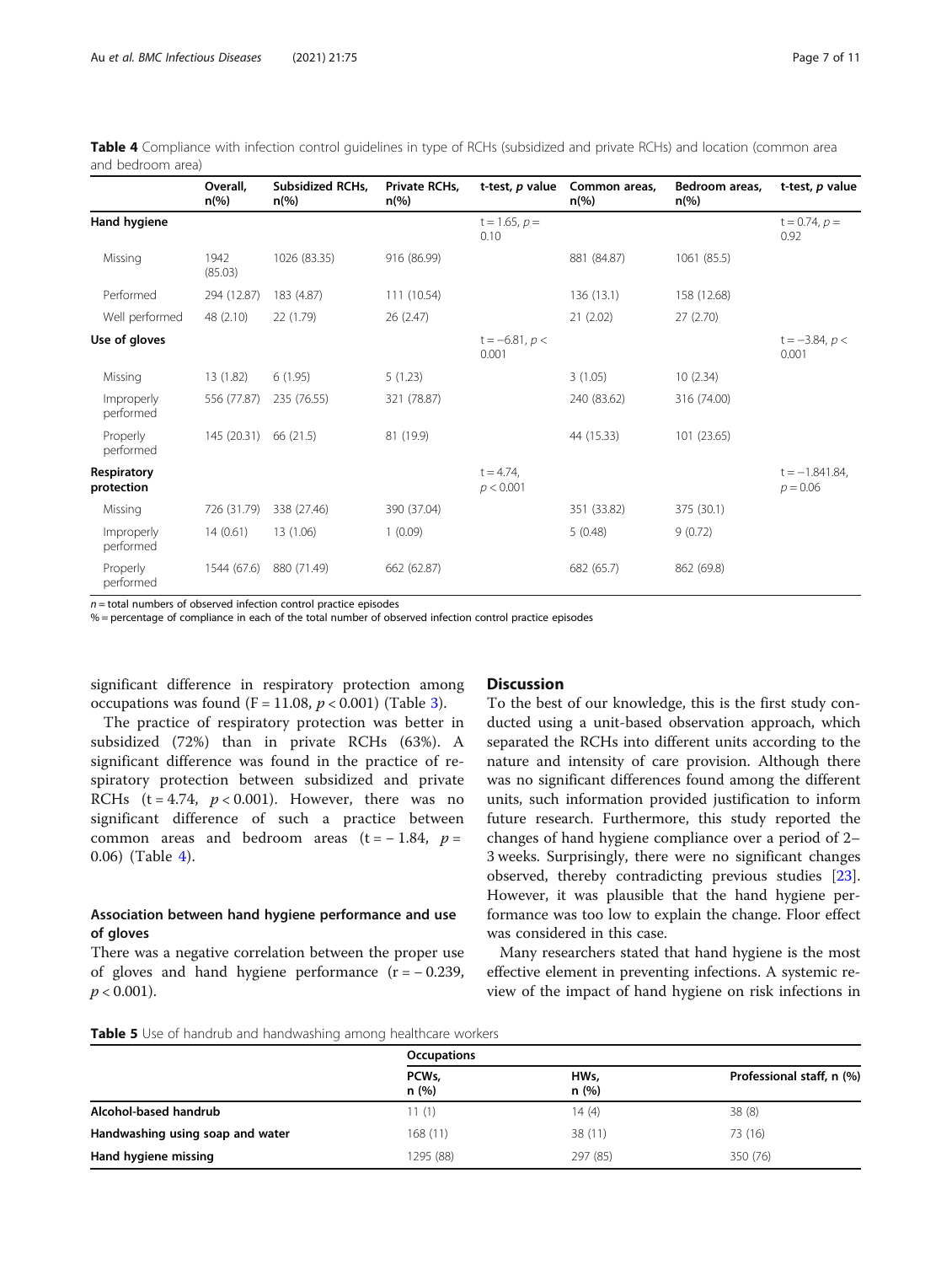nursing homes revealed that the infection rate decreased when at least one hand hygiene-related intervention (e.g., availability of ABHR) was applied in the study [\[24](#page-9-0)]. However, the overall hand hygiene performance was still poor (15%) in the current study even though there was sufficient provision of ABHR. This result is similar with that of Smith et al. [[25](#page-9-0)] and Ho et al. [[26\]](#page-9-0), who reported that the hand hygiene performance rate is 14.7% in two long-term care facilities and ranged from 19.5–27% in subsidized RCHs. Moreover, the availability of ABHR in common areas was better than in the bedroom areas among subsidized and private RCHs. Yet, there was no difference found in the hand hygiene performance between common areas and bedroom areas. This indicated that healthcare workers had no intention to perform hand hygiene even with the presence of ABHR, at least in this study. This contradicts past studies, which reported an increase in hand hygiene compliance with increased availability of ABHR [[27,](#page-9-0) [28\]](#page-9-0). In fact, some studies showed that increase hand hygiene compliance not only increased ABHR but also staff education on the use of such material [\[25](#page-9-0)]. PCWs seldom used ABHR compared with other healthcare workers in the current study. Indeed, it was predicted that professionals would have higher hand hygiene compliance than PCWs and HWs due to differences in educational background. Studies on hand hygiene behavior always focused on professional staff in hospital settings. However, this may not reflect the same situation in the RCH setting in the current study, as many healthcare workers completed lower educational levels in RCHs (most staff were PCWs and HWs with secondary school education). Therefore, further assessment of hand hygiene behaviors among PCWs and HWs in the RCH setting is necessary.

In the present study, hand hygiene performance was the best after body fluid exposure risk (46% performed), after the aseptic procedure (25% performed), and after patient contact (25% performed) compared with before patient contact (2%) and after contact with the patients' surroundings (3%). This result is consistent with previous research, which indicated a significantly higher hand hygiene performance after body fluid exposure, aseptic procedure, and after patient contact compared to before patient contact and after patient surrounding contact [[29\]](#page-9-0). Furthermore, another study showed that the assistant healthcare workers had the worst hand hygiene compliance in each moment compared with nurses and doctors in Turkey [\[30](#page-9-0)]. The current study revealed a similar result in which PCWs (with similar job duties to assistant healthcare workers) had the worst performance in each moment compared with the professional staff. It is likely that healthcare workers think that the residents' surroundings colonize with less microorganisms and lower risk of infection [[29](#page-9-0)]. Moreover, in this study, the best performance in the use of gloves was the moment before coming into contact with the patients (38%) and before performing the aseptic technique (68%). It seemed that healthcare workers tend to protect them-selves rather than protect others [\[31](#page-9-0)]. Therefore, evidence from studies should be shared to convince healthcare workers to practice hand hygiene effectively at each moment.

Meanwhile, wearing gloves diminished the transmission of organisms via the healthcare workers' hand and protected them, whereas the improper use of gloves increased the risk of organism transmission [\[32](#page-9-0)]. The use of gloves, however, is not a substitute for hand hygiene. In fact, many studies have shown that hand hygiene is worse in case of using gloves. The current study also found that hand hygiene performance decreased with the increased use of gloves. PCWs had the most frequent contact with residents. Yet, they had the worst performance in hand hygiene and frequently improper use of gloves among the healthcare workers observed in the study. For example, they did not wash their hands after removing the gloves (missing = 98%) and did not change gloves between care procedures among residents (missing = 66.4%). Furthermore, they tended to perform hand hygiene only after completing specific successive tasks for all residents.

Respiratory tract infection (1.3%) is the most common type of infection in RCHs [\[7](#page-9-0)]. Respiratory protection is an effective preventive measure to prevent droplet transmission. In this study, most healthcare workers can correctly wear the surgical mask in case respiratory protection was required, yet 30% of healthcare workers failed to wear a surgical mask while performing patient care procedures. There was no observational study on wearing surgical mask in RCHs. The result is the same as that reported in a past study, which indicated that most healthcare workers wore a surgical mask correctly in the hospital setting [[33\]](#page-9-0).

Overall, the hand hygiene and respiratory protection performance scores showed no significant difference between common areas and bedroom areas in private and subsidized RCHs. However, the use of gloves had higher frequency in the bedroom areas than in common areas in the moments before performing an aseptic technique (i.e., wound dressing) and before coming into contact with bodily fluids (i.e., changing diaper). Respiratory protection, the use of gloves, and hand hygiene had just slightly better performance scores in subsidized than private RCHs. There was not enough significant difference observed in this study, although the manpower practice was much satisfactory in subsidized RCHs than in private ones. Some authors mentioned that ICP was performed better in subsidized RCHs with abundant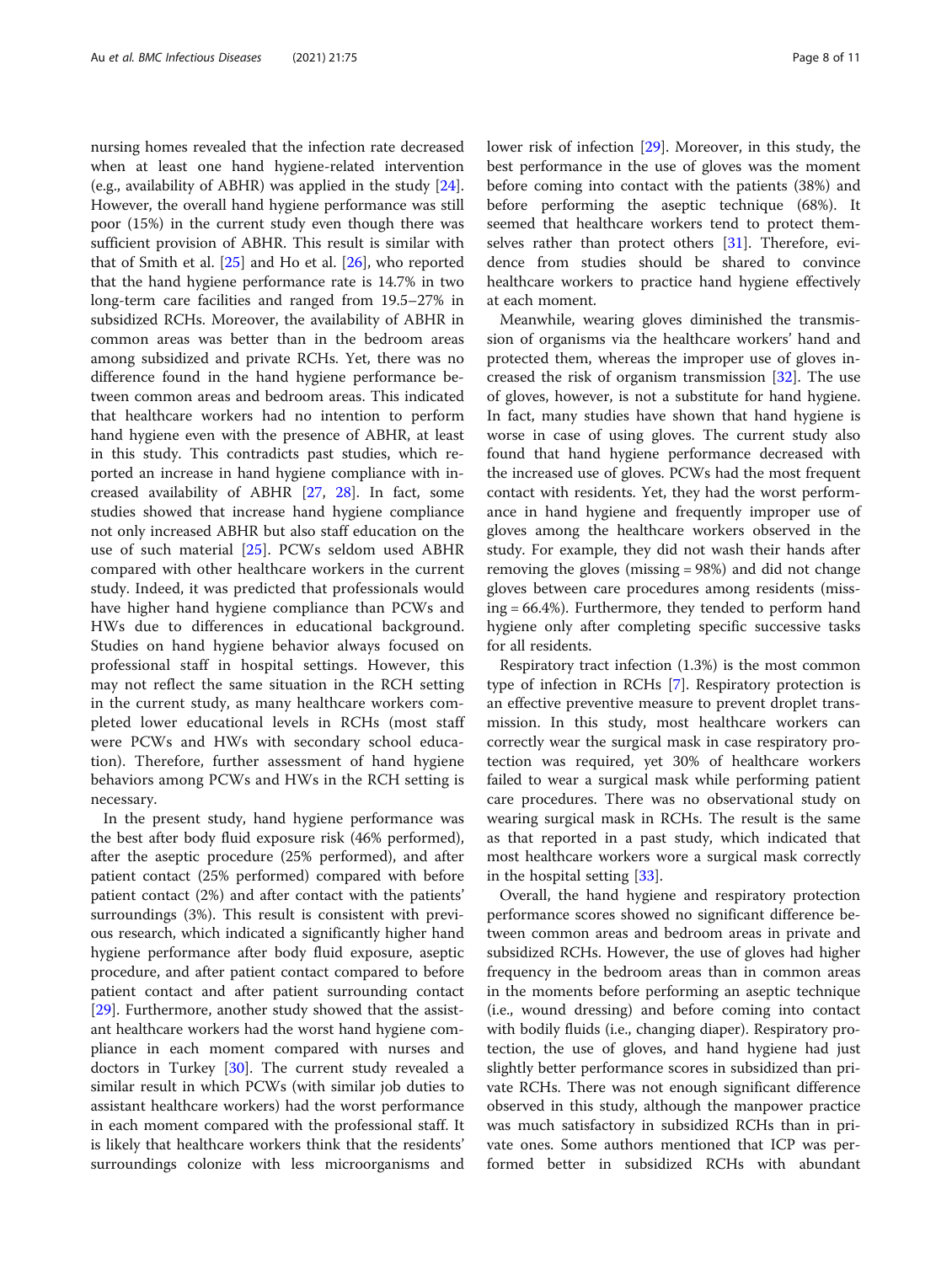resources [\[34](#page-9-0)]. However, the sample is not adequate to conduct a comparison with the current study.

Thus far, studies on ICP in Hong Kong RCHs by observational design without applying interventions have been limited. Wong et al. reported the first survey on the trends of ICP from 2005 to 2014, revealing that the overall trend of ICP was improved and that ICP in subsidized RCHs is better than in private RCHs due to the related factors (i.e., educational level of staff, resident-tostaff manpower ratio, and compliance with minimum statutory standards in private RCHs) [\[35](#page-9-0)]. However, Wong and colleagues only observed two healthcare workers (the infection control officer and one care worker) in each visit per year. Therefore, their results might not reflect the ICP among the majority of healthcare workers. In the current study, although comparisons between subsidized and private RCHs was limited, as the sampling size was not adequate, the results can still reflect the preliminary natural performance of ICP among healthcare workers, because continuous observations for 2–3 weeks were made, and the observations were carried out randomly during healthcare workers' routine caring procedure in random instances.

The most observed ICP elements in this study were hand hygiene, use of gloves, and respiratory protection. However, other elements were not shown in this research, such as disinfecting used surfaces/equipment, handling of linen, handling of clinical waste, handling of sharp equipment, use of PPEs, and the likelihood of hand colonization. These elements were omitted from the observations, because these were not routinely performed and can only be observed by chance. In the future, we can obtain data from such practices by using a questionnaire if the procedure will be seldom observed. The generalizability of the study can also be improved by recruiting more participants in the sample of RCHs in future studies.

Meanwhile, healthcare workers had adequate levels of skills and knowledge on ICP [[35](#page-9-0)]. However, ICP among healthcare workers was still poor in the current study. This implies that the adoption of ICP is always difficult to implement even if the staff are equipped with adequate knowledge. Compliance with ICP depends on a comprehensive theory behind [\[36](#page-9-0)]. PCWs are the main caregivers for residents in RCHs setting. Their workloads are much heavier than those of other types of healthcare workers in RCHs. Thus, future studies can give more focus on their ICP behaviors in this setting.

However, the findings of this study may not fully reflect the ICP practice during the COVID-19 epidemic. Based on the experiences learned when Hong Kong dealt with the severe acute respiratory syndrome (SARS) epidemic in 2003, many people reacted swiftly during the COVID-19 epidemic by wearing surgical masks in public

areas and by following strict hand hygiene practices [\[37](#page-10-0)]. The residential care setting has been shown to be effective during the COVID-19 epidemic, in that no COVID-19 confirmed cases have been reported in RCHs or longterm care facilities at least in the first 6 months since the coronavirus first emerged in Wuhan in January [\[38](#page-10-0)]. RCHs are required by the Government of Hong Kong Special Administrative Region to promote infection control policies, including but not limited to, providing training on hand hygiene and the use of PPEs [\[39](#page-10-0)], thus resulting in higher ICP compliance in RCHs.

There are some limitations in the study that must be mentioned. First, whether the procedures were not part of the daily routine in some ICP episodes cannot be easily observed. Thus, the study failed to demonstrate the comprehensive ICP in RCHs. Second, the private RCHs refused to allow the researcher to observe the bedbound elderly (18 residents) housed on the same floor. Hence, the results may not totally reflect the actual ICP compliance in private RCHs.

#### Conclusions

Thus far, only a few studies on ICP in RCHs in Hong Kong have been conducted using the observational method over a period of time. To help address this gap, this study presents the preliminary phenomenon of ICP among healthcare workers in this setting. Overall ICP on hand hygiene, use of gloves, and respiratory hygiene was poor, thereby increasing the risk of HAI among healthcare workers and residents. In light of such findings, there should be continued monitoring and training among healthcare workers, particularly PCWs, who have the most frequent contact with residents in these healthcare service settings. Furthermore, appropriate infection prevention and control guidelines for this specific setting should be designed and implemented.

#### Abbreviations

RCHs: Residential Care Homes; ICP: Infection control practice; HAI: Healthcare associated infection; HW: Health worker,; PCW: Personal care worker.; AHCP: Allied health care professionals; ABHR: Alcohol-based hand rub

#### Acknowledgements

We wish to thank the subsidized and private residential care homes for joining this study. We also thank Mr. Tor Michael Rossing, SAG Flowmedik Oy, Helsinki, Finland, for his provision of the eRub platform in the data collection and encrypted data storage. Likewise, we wish to thank Professor Doris Yu, Dr. Eileen Cheng, Dr. Doris Leung, and Dr. Angela Leung for their valuable comments while we were drafting the proposal.

#### Authors' contributions

Conception and design of the study: SCL and JKLA. Acquisition of data: JKLA. Data analysis: SCL and JKLA. Interpretation of data: SCL and JKLA. Drafting the manuscript: SCL and JKLA. Critically review: SCL and LKPS. All authors reviewed and approved the manuscript.

#### Funding

This project was partially supported by Start-up Fund, School of Nursing, The Hong Kong Polytechnic University (Reference No.: P0000247;1-BE1S). The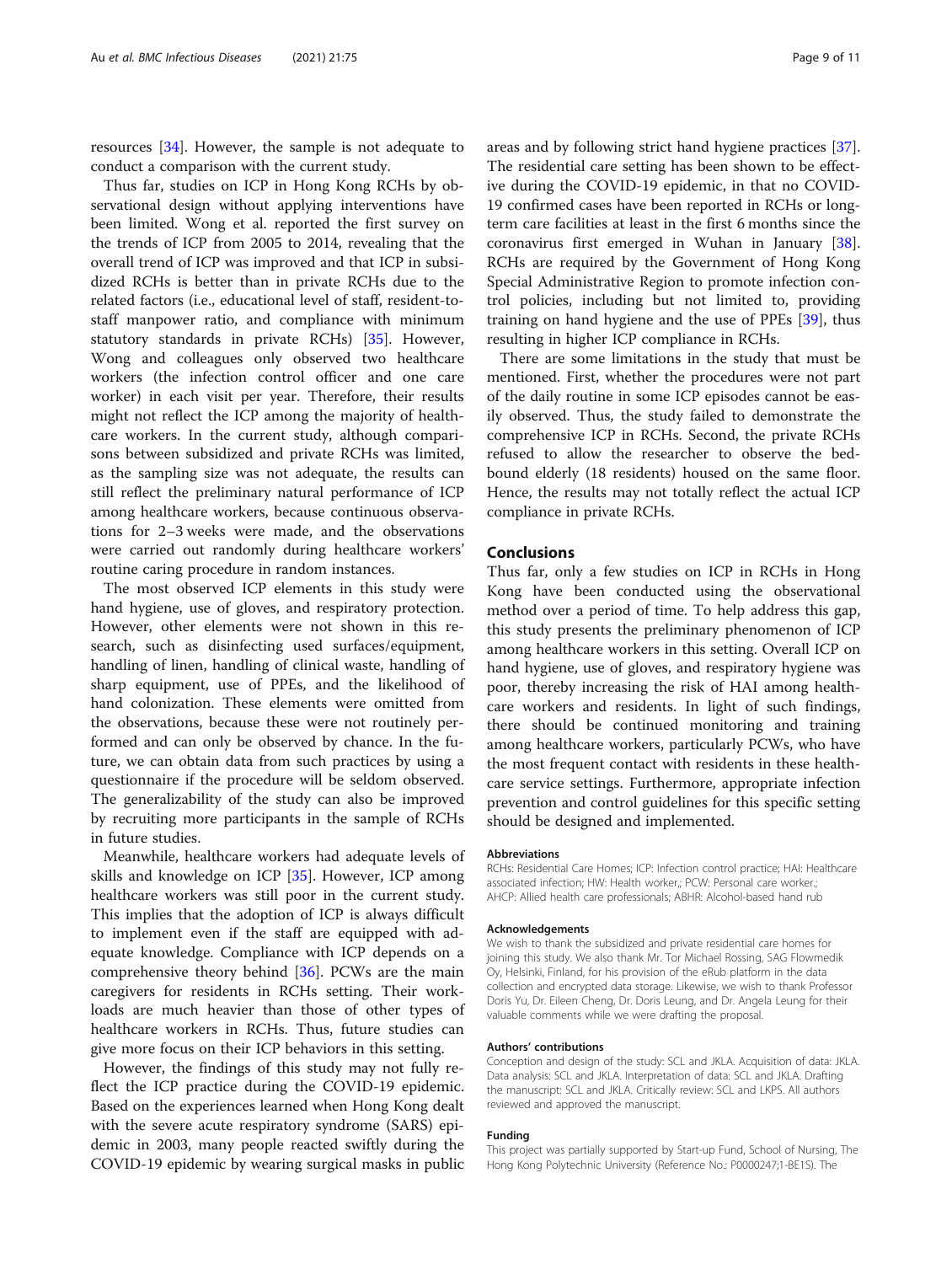<span id="page-9-0"></span>funding body had no influence on the design, collection, analysis and interpretation of data or in the manuscript writing.

#### Availability of data and materials

The data and materials are available from the corresponding authors on reasonable request.

#### Ethics approval and consent to participate

This study was approved by the Human Subjects Ethics Sub-Committee of the Hong Kong Polytechnic University (Reference No.: HSEARS20190618003). All the participants provided their written informed consent prior to participation. The participants were assured of their anonymity and confidentiality, and their rights of withdrawal were respected.

#### Consent for publication

Not Applicable.

#### Competing interests

The authors report no conflict of interest relevant to this study.

#### Author details

<sup>1</sup>School of Nursing, The Hong Kong Polytechnic University, Hong Kong, Hong Kong SAR. <sup>2</sup>School of Nursing, Tung Wah College, Hong Kong, Hong Kong SAR.<sup>3</sup>Squina International Centre for Infection Control, The Hong Kong Polytechnic University, Hong Kong, Hong Kong SAR.

#### Received: 25 June 2020 Accepted: 5 January 2021 Published online: 14 January 2021

#### References

- Pereira FMV, Lam SC, Chan JHM, Malaguti-Toffano SE, Gir E. Difference in compliance with standard precautions by nursing staff in Brazil versus Hong Kong. Am J Infect Control. 2015;43(7):769–72.
- 2. Bates DW, Larizgoitia I, Prasopa-Plaizier N, Jha AK. Global priorities for patient safety research. BMJ. 2009;338:b1775.
- 3. Zingg W, Holmes A, Dettenkofer M, Goetting T, Secci F, Clack L, Allegranzi B, Magiorakos AP, Pittet D. Hospital organisation, management, and structure for prevention of health-care-associated infection: a systematic review and expert consensus. Lancet Infect Dis. 2015;15(2):212–24.
- 4. Herzig CT, Dick AW, Sorbero M, Pogorzelska-Maziarz M, Cohen CC, Larson EL, Stone PW. Infection trends in US nursing homes, 2006-2013. J Am Med Dir Assoc. 2017;18(7):635–e9.
- 5. Eikelenboom-Boskamp A, Cox-Claessens JH, Boom-Poels PG, Drabbe MI, Koopmans RT, Voss A. Three-year prevalence of healthcare-associated infections in Dutch nursing homes. J Hosp Infect. 2011;78(1):59–62.
- 6. Suetens C. Healthcare-associated infections in European long-term care facilities: how big is the challenge? Eurosurveillance. 2012;17(35):20259.
- 7. Choy C, Chen H, Yau C, Hsu E, Chik NY, Wong AT. Prevalence of infections among residents of residential care homes for the elderly in Hong Kong. Hong King Med J. 2016;22(4):347–55.
- 8. Chen H, Au KM, Hsu KE, Lai CK, Myint J, Mak YF, Lee SY, Wong TY, Tsang NC. Multidrug-resistant organism carriage among residents from residential care homes for the elderly in Hong Kong: a prevalence survey with stratified cluster sampling. Hong Kong Med J. 2018;24(4):350–60.
- 9. Ho PL, Wang TK, Ching P, Mak GC, Lai E, Yam WC, Seto WH. Epidemiology and genetic diversity of methicillin-resistant Staphylococcus aureus strains in residential care homes for elderly persons in Hong Kong. Infect Control Hosp Epidemiol. 2007;28(6):671–8.
- 10. Cheng VC, Tai JW, Wong ZS, Chen JH, Pan KB, Hai Y, Ng WC, Chow DM, Yau MC, Chan JF, Wong SC. Transmission of methicillin-resistant Staphylococcus aureus in the long term care facilities in Hong Kong. BMC Infect Dis. 2013; 13(1):205.
- 11. Srinivasan A, Craig M, Cardo D. The power of policy change, federal collaboration, and state coordination in healthcare-associated infection prevention. Clin Infect Dis. 2012;55(3):426–31.
- 12. Gammon J, Morgan-Samuel H, Gould D. A review of the evidence for suboptimal compliance of healthcare practitioners to standard/universal infection control precautions. J Clin Nurs. 2008;17(2):157–67.
- 13. Lam SC. Validation and cross-cultural pilot testing of compliance with standard precautions scale: self-administered instrument for clinical nurses. Infect Control Hosp Epidemiol. 2014;35(5):547–55.
- 14. Social Welfare Department, Hong Kong SAR Government. Code of practice for residential care homes (elderly persons). Available from: [http://www.swd.](http://www.swd.gov.hk/doc/LORCHE/CodeofPractice_E_201303_20150313R3.pdf.%20Accessed%208%20Jan%202019) [gov.hk/doc/LORCHs/CodeofPractice\\_E\\_201303\\_20150313R3.pdf. Accessed 8](http://www.swd.gov.hk/doc/LORCHE/CodeofPractice_E_201303_20150313R3.pdf.%20Accessed%208%20Jan%202019) [Jan 2019.](http://www.swd.gov.hk/doc/LORCHE/CodeofPractice_E_201303_20150313R3.pdf.%20Accessed%208%20Jan%202019)
- 15. Schweon SJ, Edmonds SL, Kirk J, Rowland DY, Acosta C. Effectiveness of a comprehensive hand hygiene program for reduction of infection rates in a long-term care facility. Am J Infect Control. 2013;41(1):39–44.
- 16. High KP, Juthani-Mehta M, Quagliarello VJ. Infectious diseases in the nursing home setting: challenges and opportunities for clinical investigation. Clin Infect Dis. 2010;51(8):931–6.
- 17. Murad K, Kitzman DW. Frailty and multiple comorbidities in the elderly patient with heart failure: implications for management. Heart Fail Rev. 2012;17(4–5):581–8.
- 18. Migdal A, Yarandi SS, Smiley D, Umpierrez GE. Update on diabetes in the elderly and in nursing home residents. J Am Med Dir Assoc. 2011;12(9):627– 32.
- 19. Løyland B, Wilmont S, Cohen B, Larson E. Hand-hygiene practices and observed barriers in pediatric long-term care facilities in the New York metropolitan area. Int J Qual Health Care. 2016;28(1):74–80.
- 20. Lodico MG, Spaulding DT, Voegtle KH. Methods in educational research: from theory to practice. San Francisco: Wiley; 2010.
- 21. World Health Organization. WHO guidelines on hand hygiene in health care. Available from[:http://apps.who.int/iris/bitstream/handle/10665/44102/](http://apps.who.int/iris/bitstream/handle/10665/44102/9789241597906_eng.pdf?sequence=1) [9789241597906\\_eng.pdf?sequence=1](http://apps.who.int/iris/bitstream/handle/10665/44102/9789241597906_eng.pdf?sequence=1). Accessed 8 Jan 2019.
- 22. Gwet KL. Handbook of inter-rater reliability: the definitive guide to measuring the extent of agreement among raters. Gaithersburg: Advanced Analytics, LLC; 2014.
- 23. Lam SC, Tse FWF, Suen LKP. Quantifying the duration of Hawthorne effect in observing hand hygiene compliance: changes in compliance rate in 11 weeks. In: the 23rd east Asian forum of nursing scholars (EAFONS) 2020 (A00379; p. 80). Chiang Mai: Faculty of Nursing, Chiang Mai University; 2020.
- 24. Hocine MN, Temime L. Impact of hand hygiene on the infectious risk in nursing home residents: a systematic review. Am J Infect Control. 2015; 43(9):e47–52.
- 25. Smith A, Carusone SC, Loeb M. Hand hygiene practices of health care workers in long-term care facilities. Am J Infect Control. 2008;36(7):492–4.
- 26. Ho ML, Seto WH, Wong LC, Wong TY. Effectiveness of multifaceted hand hygiene interventions in long-term care facilities in Hong Kong: a clusterrandomized controlled trial. Infect Control Hosp Epidemiol. 2012;33(8):76.
- 27. Chen YC, Sheng WH, Wang JT, Chang SC, Lin HC, Tien KL, Hsu LY, Tsai KS. Effectiveness and limitations of hand hygiene promotion on decreasing healthcare–associated infections. PLoS One. 2011;6(11):e27163.
- 28. Santana SL, Furtado GH, Coutinho AP, Medeiros EA. Assessment of healthcare professionals' adherence to hand hygiene after alcohol-based hand rub introduction at an intensive care unit in Sao Paulo, Brazil. Infect Control Hosp Epidemiol. 2007;28(3):365–7.
- 29. Anwar MM, Elareed HR. Improvement of hand hygiene compliance among health care workers in intensive care units. J Prev Med Hygiene. 2019;60(1): E31.
- 30. Teker B, Ogutlu A, Gozdas HT, Ruayercan S, Hacialioglu G, Karabay O. Factors affecting hand hygiene adherence at a private hospital in Turkey. Eur J Med. 2015;47(3):208.
- 31. Lam SC, So FWK, Cheng HL, Yu DSF, Suen LKP, Leung DYP, Leung AYM. Reasons for performing suboptimal infection control practice among healthcare staff in residential care homes: preliminary findings of a qualitative study. In: the 23rd East Asian Forum of Nursing Scholars (EAFONS) 2020 (A00920; p. 75). Chiang Mai, Thailand: Faculty of Nursing, Chiang Mai University; 2020.
- 32. Girou E, Chai SH, Oppein F, Legrand P, Ducellier D, Cizeau F, Brun-Buisson C. Misuse of gloves: the foundation for poor compliance with hand hygiene and potential for microbial transmission? J Hosp Infect. 2004;57(2):162–9.
- 33. Chau JP, Thompson DR, Lee DT, Twinn S. Infection control practices among hospital health and support workers in Hong Kong. J Hosp Infect. 2010; 75(4):299–303.
- 34. Bostick JE, Rantz MJ, Flesner MK, Riggs CJ. Systematic review of studies of staffing and quality in nursing homes. J Am Med Dir Assoc. 2006;7(6):366– 76.
- 35. Wong GC, Ng T, Li T. Infection control in residential care homes for the elderly in Hong Kong. Hong Kong Med J. 2019;25(2):113–9.
- 36. Michinov E, Buffet-Bataillon S, Chudy C, Constant A, Merle V, Astagneau P. Sociocognitive determinants of self-reported compliance with standard